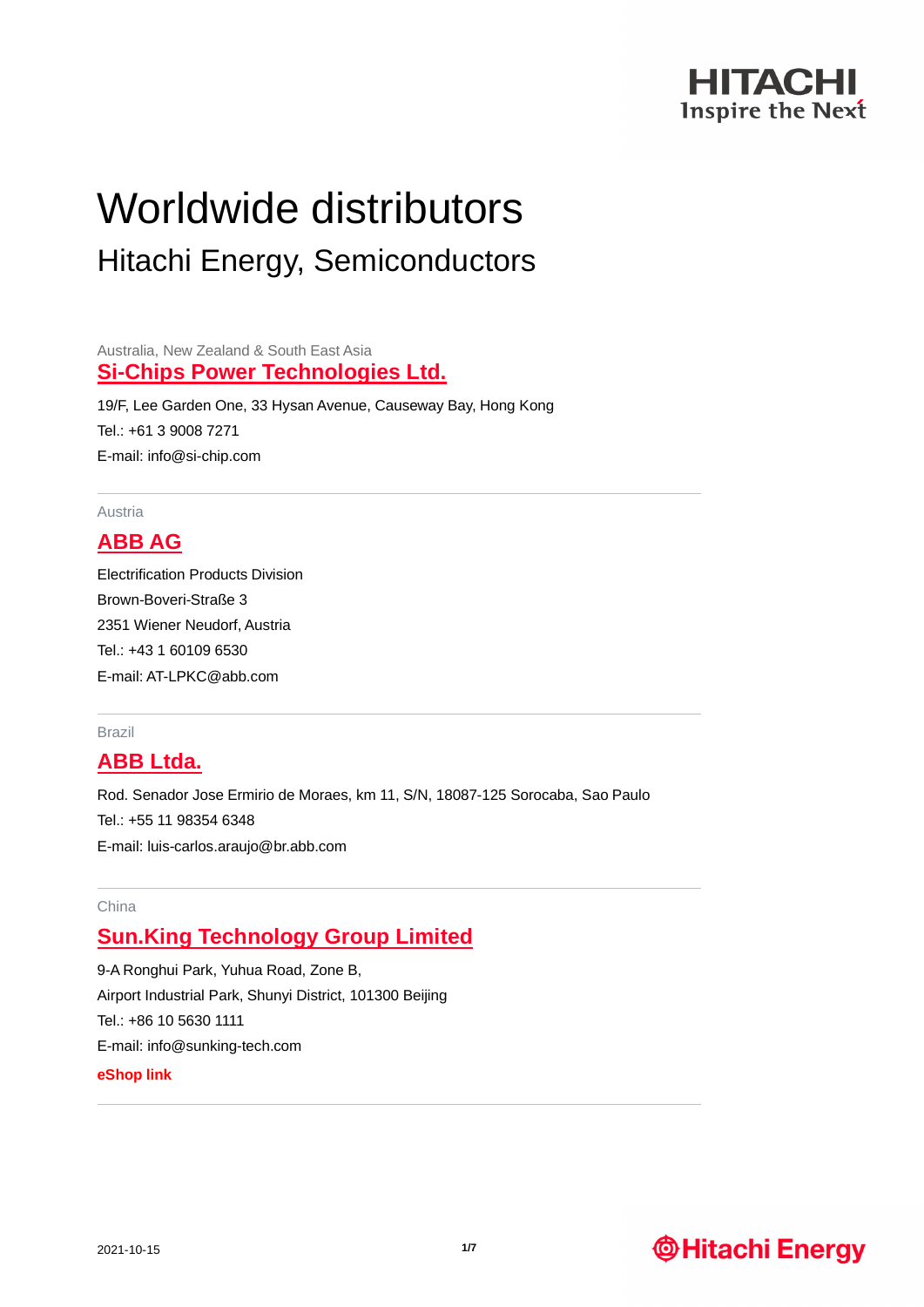#### China

# **[FontalCloud Technology Co, Ltd.](http://www.fontalcloud.com/)**

1-901 Xunmei Tech Square, 8th Keyuan Road, Yuehai Street, Nanshan District, Shenzhen City, Guangdong Province, China, 518000 Tel: +86 4008010286 / +86 18603068613 Email: [wanglixian@fontalcloud.com](mailto:wanglixian@fontalcloud.com)

#### China

# **KITE TECHNOLOGY LIMITED**

Room 1318-19, Hollywood business centre, 610 Nathan Road, Mongkok, Kowloon, Hong Kong Tel: +852 2710 8200 / +86 15910791750 Fax number:+852 3909 8233 Email: [zzy@kitetech.cn](mailto:zzy@kitetech.cn)

### **China**

# **Hong Kong RollingTec limited**

RM 208,2/F,Tower 2 South Seas Centre,75 Mody Rd Tsim Sha Tsui Hong Kong Tel: +86 18607551900 Emai: [Tina.lee@rollingtec.de](mailto:Tina.lee@rollingtec.de)

### China

# **Qingdao Yunji Technology Co., Ltd**

Qingdao City Chengyang District Keyun Road 101, ZIP code 266019 Mobile: +86 18954836745 Tel:+86 (0)532-58753553 ,+86(0)532-58753556 Email:[zhangwanying@yunjichina.com](mailto:zhangwanying@yunjichina.com)

Czech Republic

### **[TUNKR, spol. s r.o.](http://www.tunkr.cz/)**

Dlouhá 33, Pribyslavice, 664 83 Tel.: +420 739 457 033 E-mail: info@tunkr.cz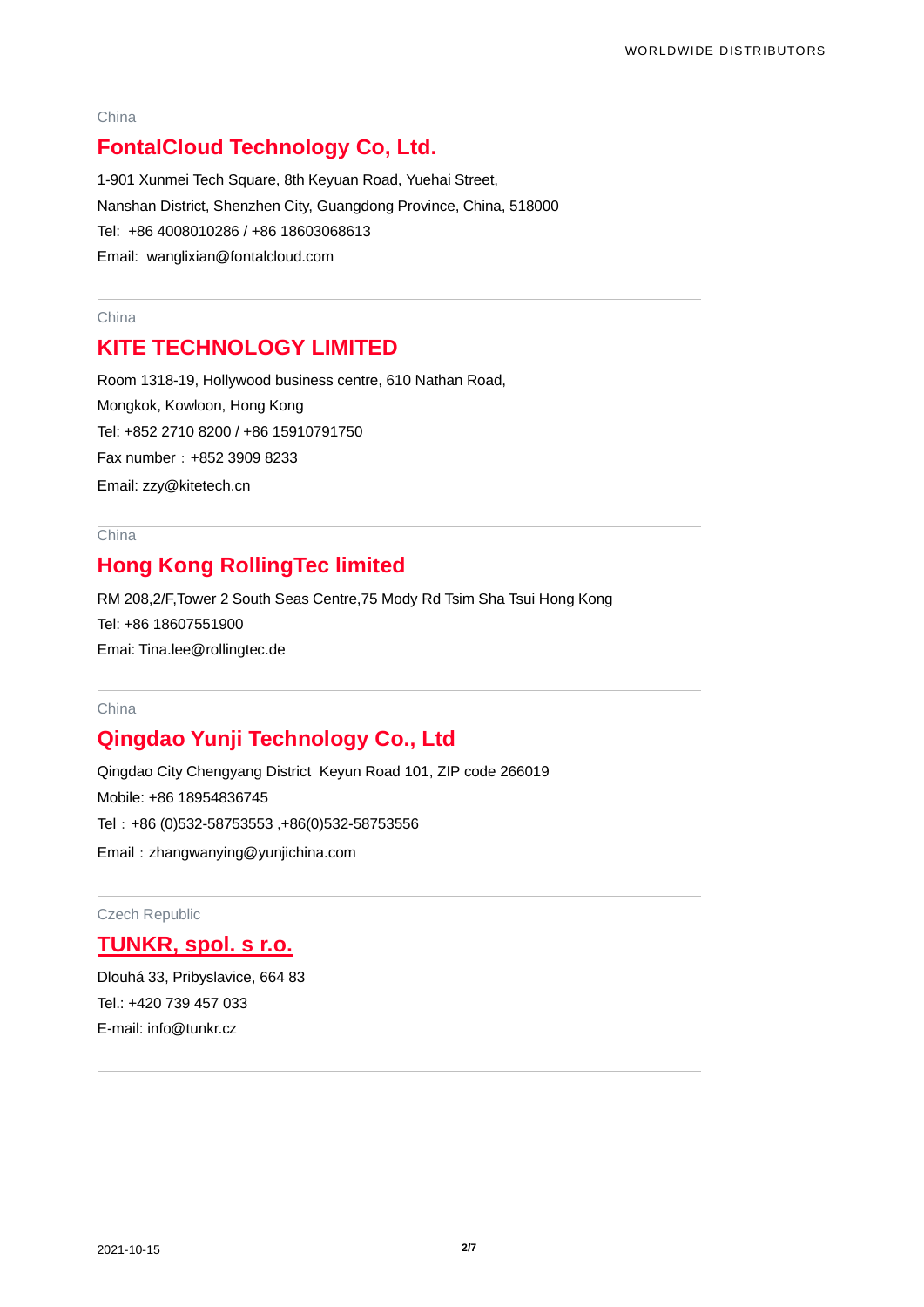#### France

# **Hitachi Energy France**

7 boulevard D'Osny, CS 88570 Cergy, 95892 Cergy Pontoise Tel.: +33 1 3440 2388 / +33 6 1054 2965 E-mail: felix.bayle@hitachienergy.com

### **Germany**

### **[Finepower GmbH](http://www.finepower.com/)**

Carl-Zeiss-Ring 21, D-85737 Ismaning Tel.: +49 89 3090758-25 / +49 1761 43848 93 E-mail: info@finepower.com

# **[GVA Leistungselektronik GmbH](http://www.gva-power.de/)**

Boehringer Strasse 10 – 12, D-68307 Mannheim Tel.: +49 621 789 9210 E-mail: [info@gva-power.de](mailto:info@gva-power.de)

### **[Hauber&Graf Electronics GmbH](http://www.hg-electronics.de/)**

Höpfigheimer Str. 8, D-71711 Steinheim / Murr Tel.: +49 7144 33905-0 E-mail: [info@hg-electronics.de](mailto:info@hg-electronics.de)

Global distributor (except China and Russia)

# **Richardson RFPD (Headquarters)**

1950 S. Batavia Avenue - Suite 100, Geneva, IL 60134 Tel.: +1 (630)-262-6800/+800-737-6937 E-mail: [rfpdsales@richardsonrfpd.com](mailto:rfpdsales@richardsonrfpd.com) Local Sales Support: https://www.richardsonrfpd.com/PageContent/SalesSupport **[eShop link](https://www.richardsonrfpd.com/Supplier/Index/ABB)**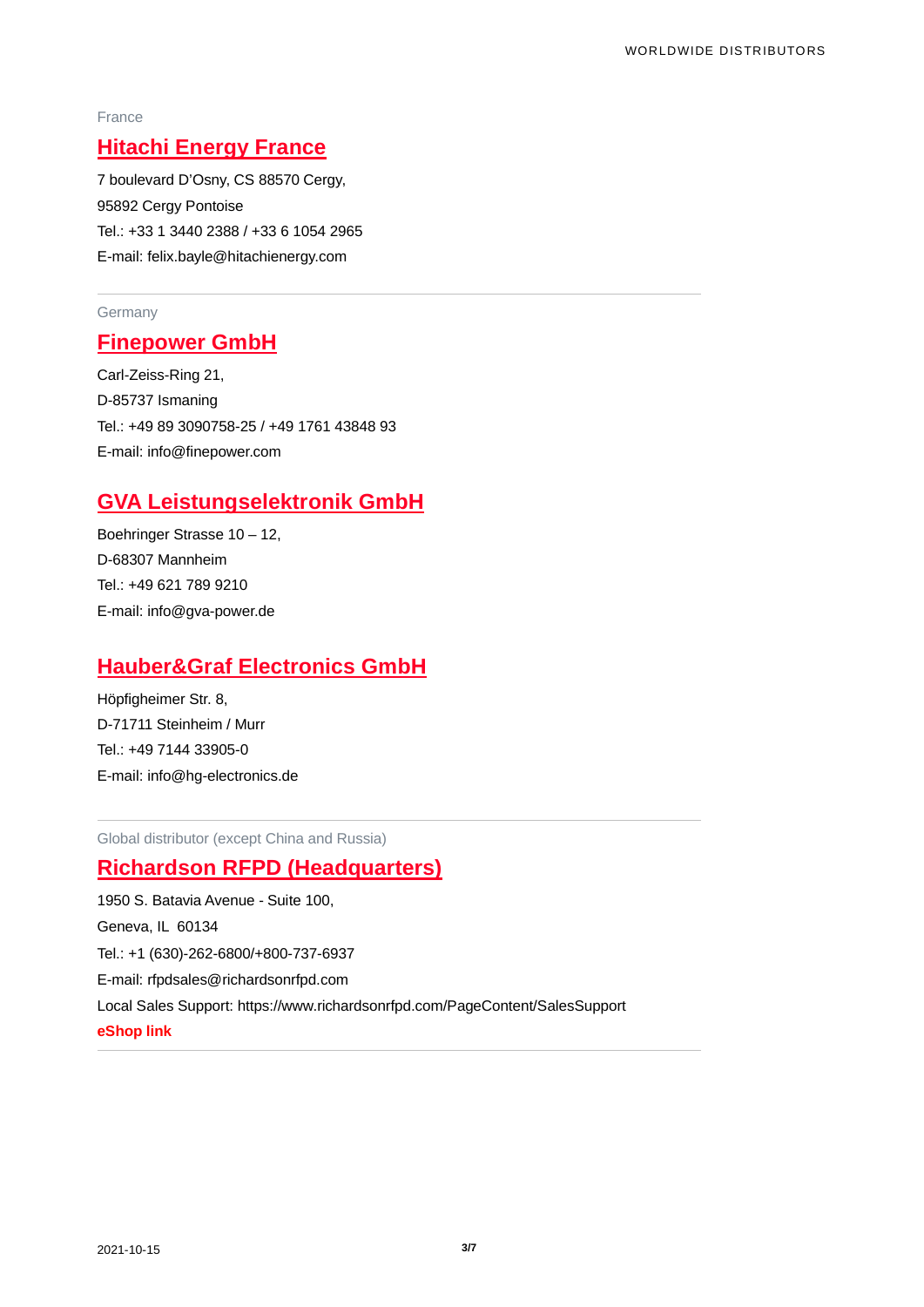### Hungary

# **[Budaker Ltd.](http://www.budaker.hu/)**

Nagytétényi út 48, H-1222 Budapest Tel.: +36 1 424 5094 E-mail: abb@budaker.hu

### India

# **[Pankaj Electronics](http://www.pankajelectronics.com/)**

A-09, Sector 67, Noida – 201301 Tel.: +91 784 0051401/ 402/ 403/ 404 E-mail: sales@pankaj.biz

#### Italy

# **[ABB S.p.A.](https://new.abb.com/)**

Business Motion Via L. Lama 33, 20099 Sesto S. Giovanni, Milan Tel.: +39 02 2414 8494 / +39 335 8310569 E-mail: igor.tacconi@it.abb.com

### Japan

# **[Kyocera Corporation](http://www.global.kyocera.com/)**

Tokyo Office 6F, 3-32-42, Higashishinagawa, Shinagawa-ku, Tokyo 140-8810, Japan Tel.: +81 3 6364 5600 E-mail: [sales-domestic@kyocera.jp](mailto:sales-domestic@kyocera.jp)

### Korea

# **[Milim Syscon Co., Ltd](http://www.milimsys.com/)**

B214 Biz Center, 124 Sagimakgol-Ro, Jungwon-Gu, Seongnam-Si, 462-721 Gyeonggi-Do Tel.: +82 31 776 2288 E-mail: hjlim@milimsys.com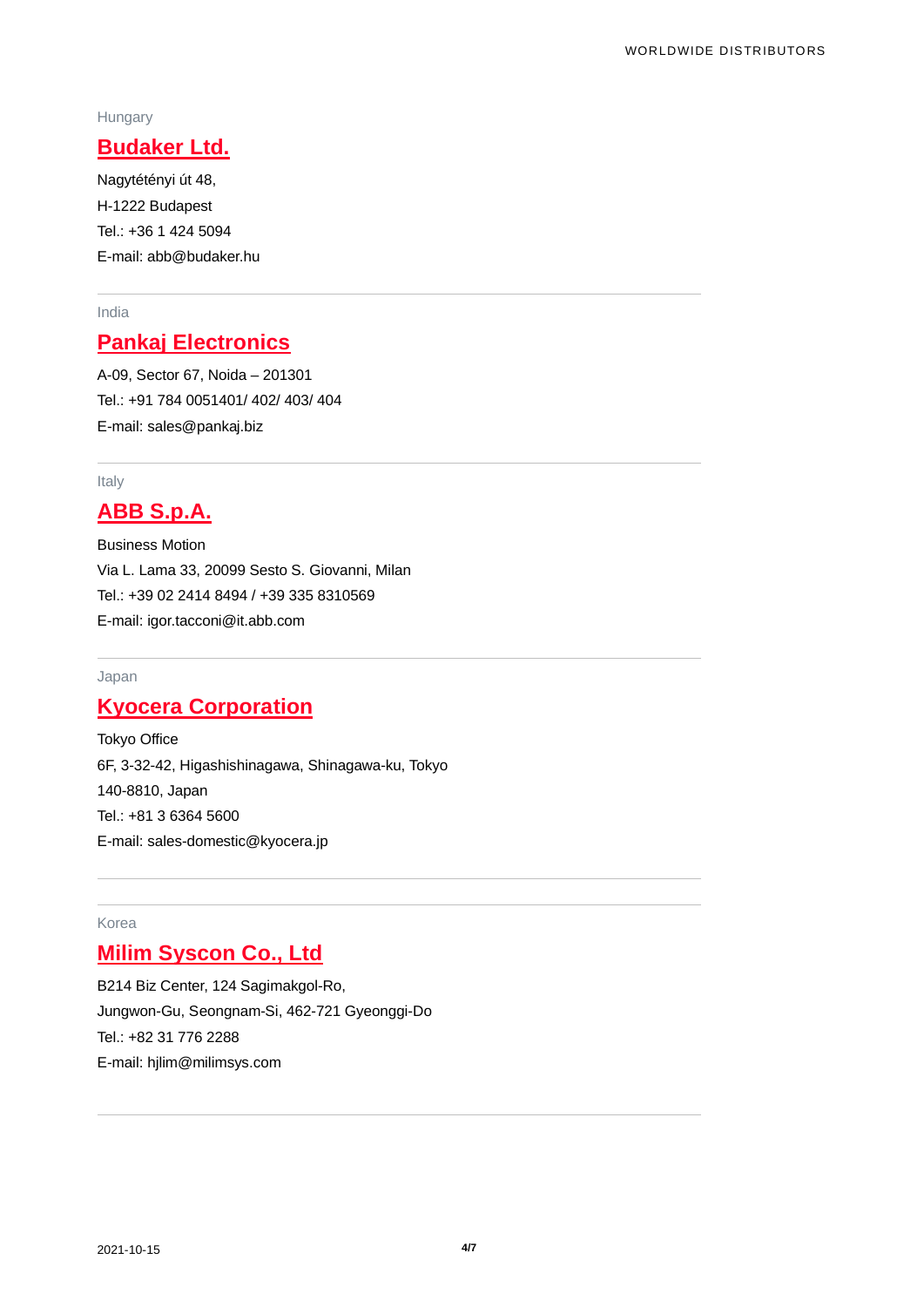#### Netherlands and Belgium

### **[KWx B.V.](http://www.kwx.nl/)**

Aston Martinlaan 41, 3261 NB Oud-Beijerland Tel.: +31 186 633600 E-mail: halfgeleiders@kwx.nl

### Poland

# **[Dacpol Sp. z o.o.](http://www.dacpol.eu/en)**

ul. Pulawska 34, PL-05-500 Piaseczno Tel.: +48 22 70 35 220 E-mail: [czynne@dacpol.eu](mailto:czynne@dacpol.eu) **[eShop link](https://www.dacpol.eu/en/moduly-abb)**

#### Russia

# **Hitachi Energy Ltd**

Nakhimovskiy prospect 58, 117335, Moscow Tel.: +7 495 777 2220 E-mail: alexander.shkitskiy@hitachienergy.com

### Slovakia

# **[ZTS Eltop, spol. s.r.o.](http://www.ztseltop.sk/)**

Mierové námestie 24, 018 51 Nová Dubnica, Slovakia Tel.: +421 42 4430031 / +421 905 349742 E-mail: ztseltop@ztseltop.sk

South Asia (Singapore, Malaysia, Vietnam and Thailand)

# **INFOMATIC Pte. Ltd.**

51 Goldhill Plaza, #08-02, Singapore 308900 Tel.: +65 8504 6740 (Office) Mobile: +65 8478 0572 (Mobile) E-Mail: [info@infomatic.com.sg](mailto:info@infomatic.com.sg)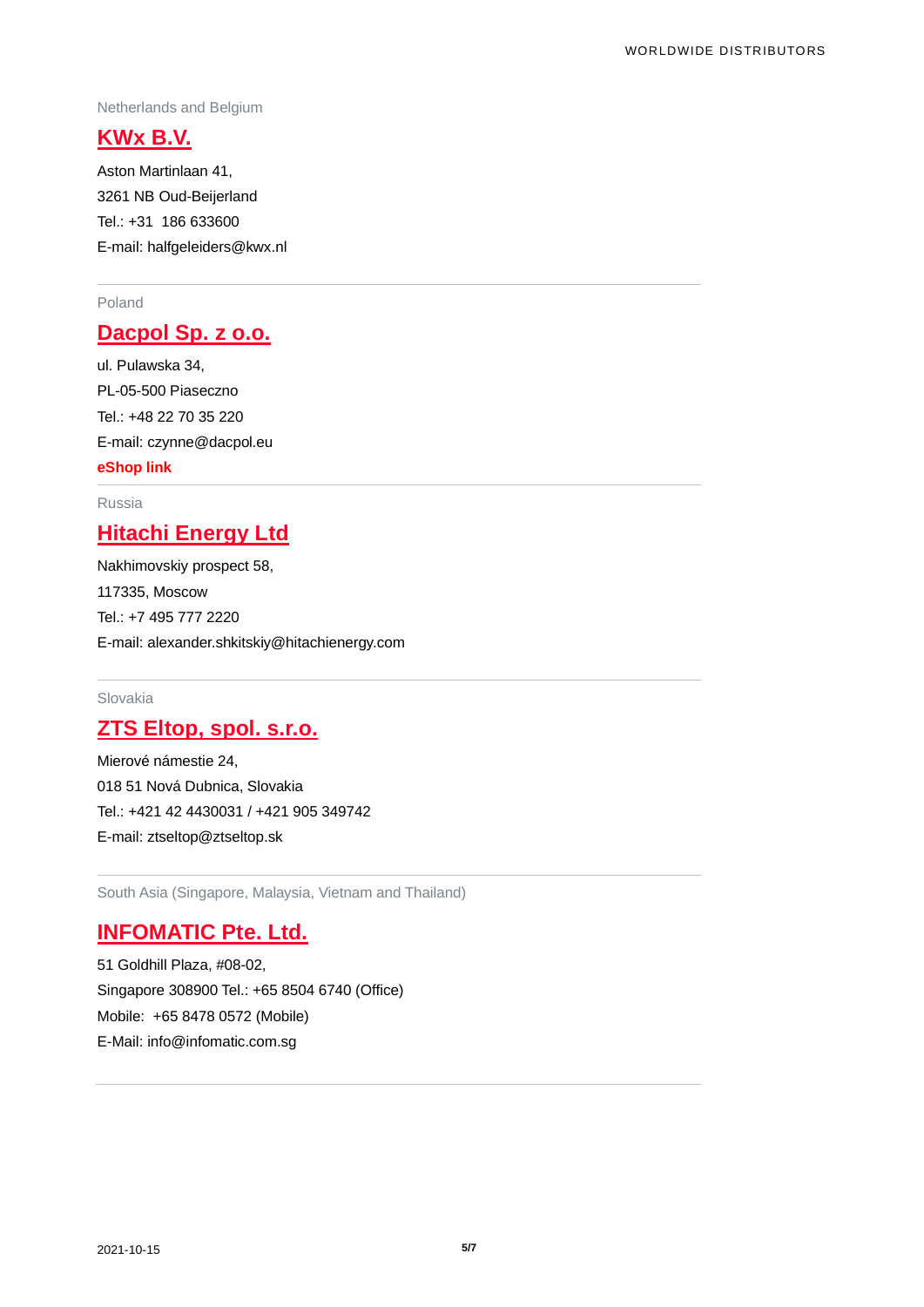### South Africa

# **[ABB South Africa](https://new.abb.com/)**

2 Lake Road, Longmeadow Business Estate (North) 1609 Modderfontein, Gauteng Tel.: +27 10 202 5727 / +27 60 524 2875 E-mail: [carel.oberholzer@za.abb.com](mailto:carel.oberholzer@za.abb.com)

Spain and Portugal

# **[Iberica Semiconductores de Potencia S.L.](http://www.ibersp.com/)**

Alejandro Gamella, 4 , Oficina 207 28400 – Collado Villalba (Madrid), Spain Tel.: +34 91 849 9620 E-mail: [info@ibersp.com](mailto:info@ibersp.com)

### Sweden

### **[ABB AB](https://new.abb.com/)**

Control Technologies Service Center 72159 Västerås Tel.: +46 21 32 50 00 E-mail: offer.selog@se.abb.com

#### Switzerland

### **[PowerParts AG](http://www.powerparts.ch/)**

Schareggstrasse 1, 5506 Mägenwil Tel.: +41 62 896 7080 E-mail: hitachi-energy@powerparts.ch

### Taiwan

### **[Industrade Co., Ltd](http://www.industrade.com.tw/)**

10 F, No. 29-1, Section 2, Zhong Zheng East Road Tamsui District, 25170 New Taipei City, Taiwan, R.O.C. Tel.: +886 2 2809 1251 E-mail: web.info@industrade.com.tw